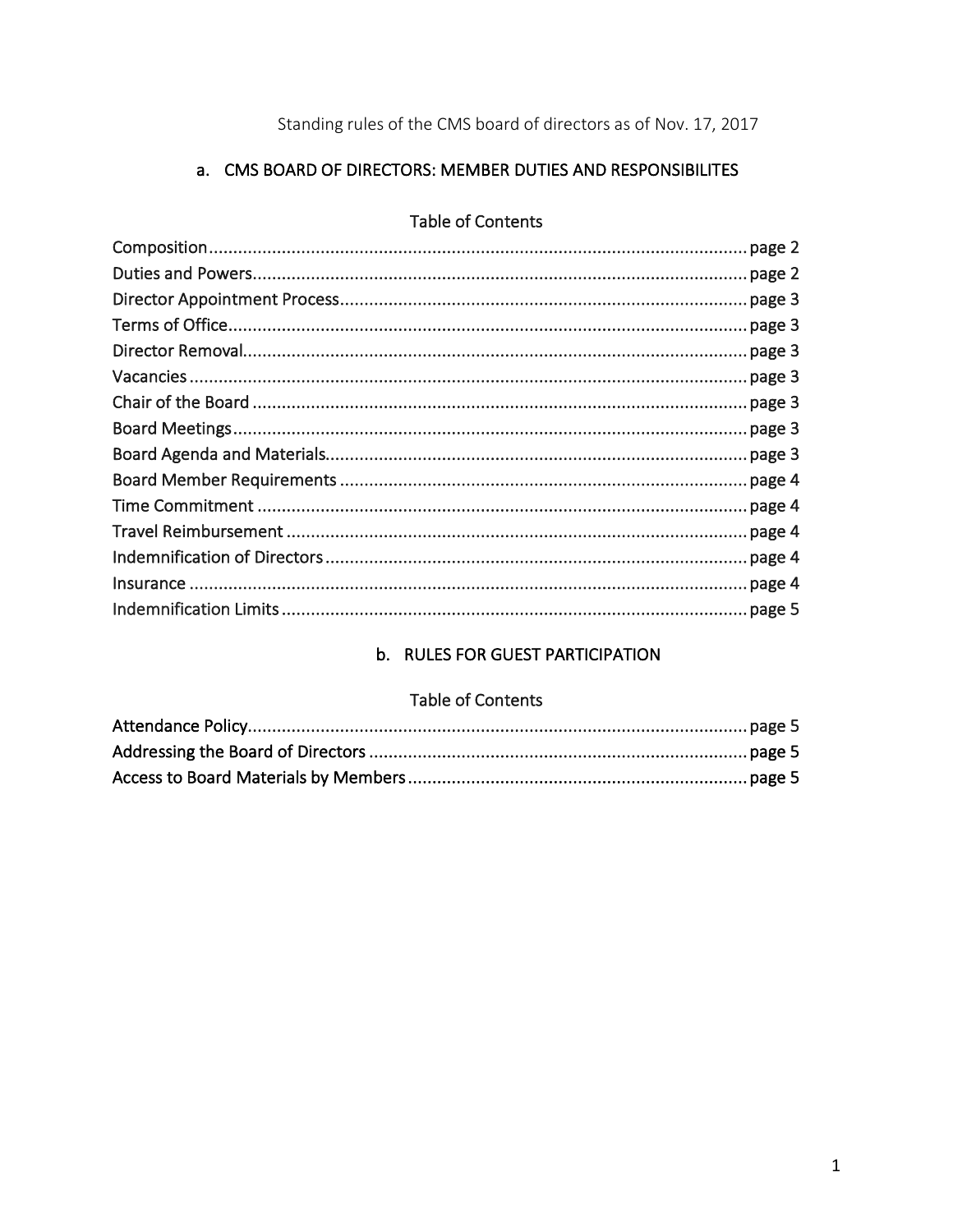## Executive Summary

CMS Board of Directors members are the fiduciaries who steer the organization toward a sustainable future by adopting sound, ethical, and legal governance and financial policies, as well as making sure the organization has adequate resources to advance its mission. The board of directors, as the result of sweeping governance and communication reforms in 2015, has sole authority to set the organization's purpose, values, vision, goals and strategic direction, in addition to authority to create and abolish committees and employ personnel including but not limited to the Chief Executive Officer and General Counsel. Board members are required to adhere to Standards of Conduct and a conflict of interest policy established by the board of directors.

1. Composition: The Board of Directors ("Board" or "Board of Directors") shall consist of the President, President-elect, Immediate Past President (ex-officio officers), one Director from each District of CMS and one Director from each authorized CMS Section. The President, President-elect and Immediate Past President have the right to vote on all matters that come before the Board.

## 2. Duties and Powers:

- a. The Board shall oversee and manage CMS and have charge over its property and financial affairs, and shall perform such other duties as set forth in the Colorado Revised Nonprofit Corporations Act and as provided in these Bylaws and CMS's Articles of Incorporation.
- b. The Board has the authority to establish or modify CMS policy and shall implement CMS policies except in those situations in which the overriding interests of CMS require immediate action inconsistent with but not reasonably foreseen by such policies.
- c. The Board shall have the authority to create and abolish committees.
- d. To accomplish the oversight and management functions assigned to it, the Board shall employ personnel and accepted organizational techniques, including but not limited to:
	- i. Executive Staff. The Board shall direct Administrative Staff, through the Chief Executive Officer, in accomplishing the activities, goals and objectives of the Colorado Medical Society.
	- ii. Chief Executive Officer. The Chief Executive Officer is directly responsible to the Colorado Medical Society Board of Directors. The Chief Executive Officer has the responsibility and authority to administer the business operations of the Colorado Medical Society and related or affiliated organizations and to coordinate the activities and functions of the Colorado Medical Society and all affiliated organizations. The Chief Executive Officer shall see that an annual audit is conducted by an approved certified public accountant, whose report shall be submitted to the Board of Directors. The Chief Executive Officer and other appropriate staff shall be bonded at the expense of CMS in such a manner as the Board of Directors may require. The Board shall annually provide a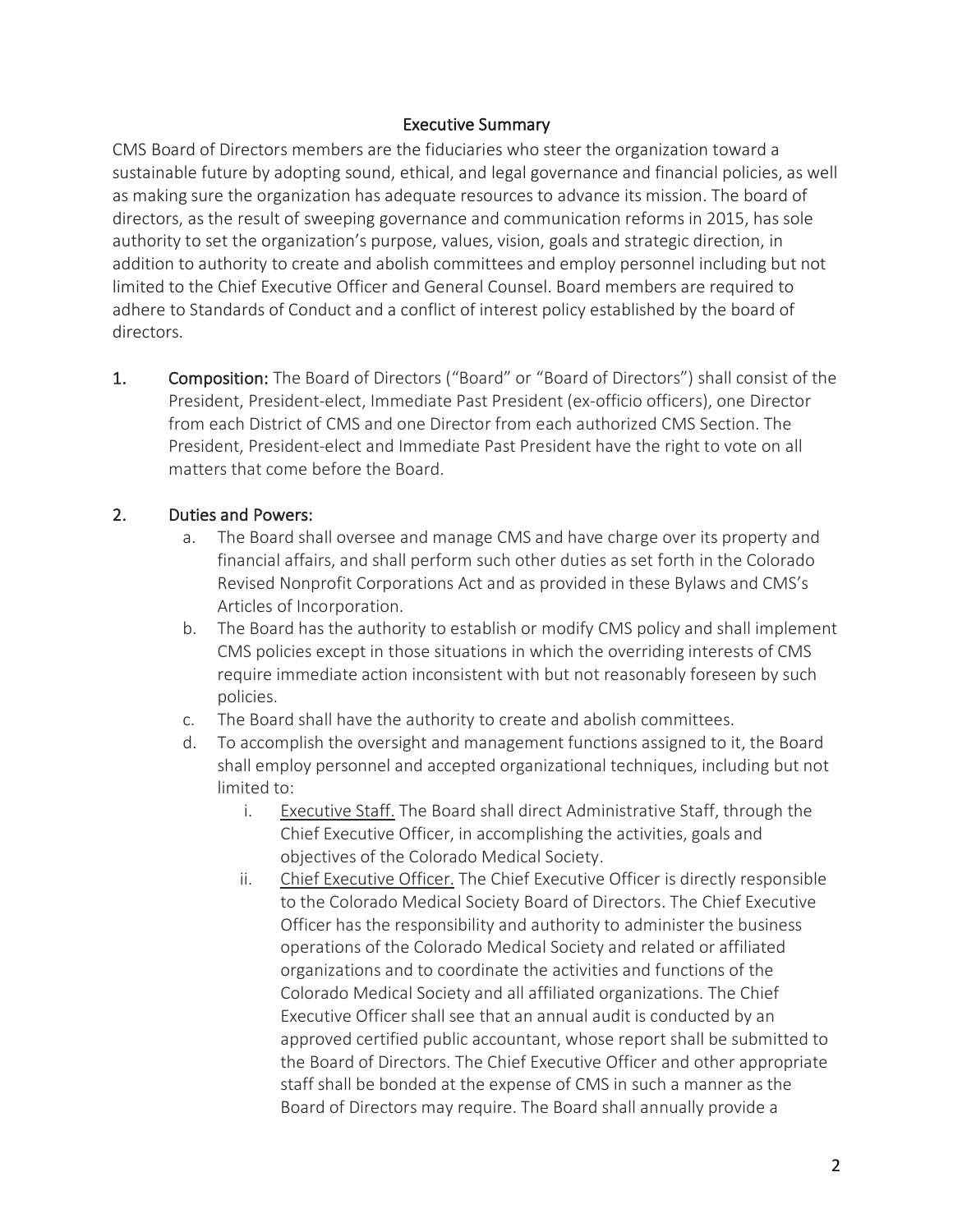performance review to the Chief Executive Officer.

- iii. General Counsel. The Colorado Medical Society, through the action of the Board, shall retain or employ an attorney who is admitted to practice law in the state of Colorado, for such term or indefinite period of time as the Board considers wise, to represent and to advise the Colorado Medical Society on legal affairs.
- iv. Council and Committee Activities. The Board shall transmit to the member Councils and Committees policy actions; to determine Colorado Medical Society policy and so inform the membership, Councils and Committees; reports or recommendations for action from Councils, Committees or the membership shall be transmitted to the Board.
- 3. Director Appointment Process: Each District and Section may appoint one of its members to serve on the CMS Board in accordance with the procedures set forth in such District's or Section's bylaws or internal policies, and based upon certain required Director competencies established and periodically reviewed by the CMS Board or a committee thereof. No person may be nominated for or elected to the office of Director unless the person is a member of one of the Component Societies in the applicable District or Section or an at-large member from that District and a CMS member in good standing.
- 4. Terms of Office: Except for Directors appointed by Sections and District IV (Medical Student Component), each Director shall serve for three-year terms, provided that the terms shall be adjusted and arranged so that as nearly as possible one-third shall expire every year. Directors may serve up to two three-year terms of full continuous service. Directors appointed by Sections shall serve one-year terms and may serve up to six terms of full continuous service, depending on the Section's Bylaws. Directors appointed by District IV (Medical Student Component) shall serve for six-month terms and may serve up to two six-month terms of full continuous service.
- 5. Director Removal: A Director may be removed from office at any time with or without cause by the affirmative vote of two-thirds of the entire Board of Directors (excluding the Director in question) or by the Section or District that appointed such Director.
- 6. Vacancies: Whenever a vacancy occurs on the Board of Directors (other than an Ex Officio Director vacancy) by reason of death, resignation, incapacity, removal or otherwise, such vacancy shall be filled by Section or District that appointed the Director who caused such vacancy.
- 7. Chair of the Board: The President shall serve as Chair of the Board.
	- 8. Board Meetings: The CMS Board of Directors meets six times per year; one meeting is held in conjunction with the Annual Meeting.
	- 9. Board Agenda and Materials: The Board of Directors agenda and packet shall concurrently be sent two weeks in advance to the board of directors and all component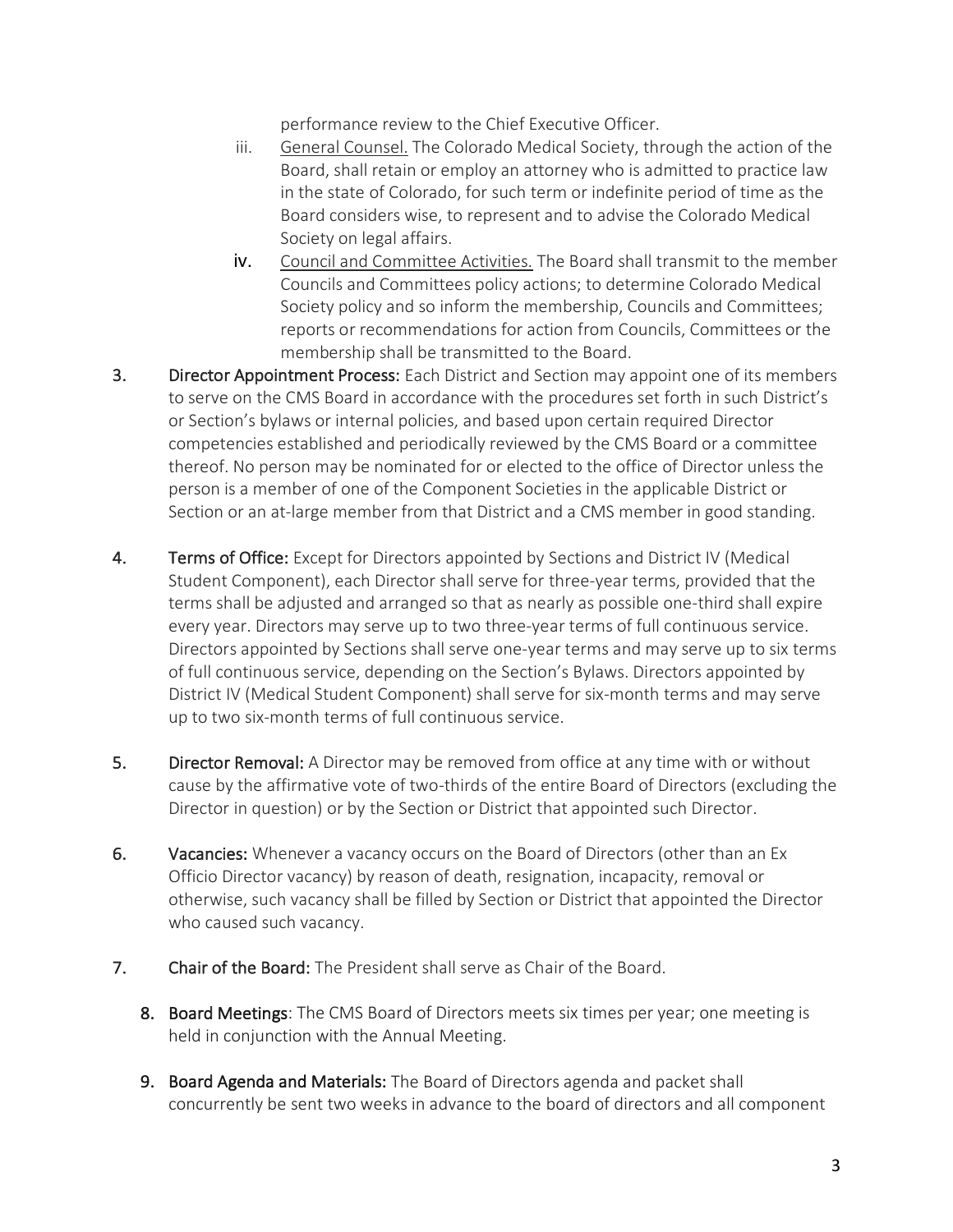society executives. This requirement is hereafter referred to as the "two-week requirement." In order for the Board to vote on an issue presented to the Board after the two- week requirement, the Board must vote to suspend the two-week requirement before any discussion or vote on the issue may be held. If the vote on suspension of the two-week requirement fails, the issue may be placed on the agenda of the next board meeting.

- 10. Board Member Requirements: Directors are required to understand and sign two forms as follows: Standards of Conduct and Conflict of Interest.
- 11. Time Commitment: Directors can expect to spend 30 hours per year participating in six board meetings (plus travel time, if applicable): 12-18 hours per year on meeting preparation (two to three hours before each meeting to read and analyze the 15-20 page Board Memo Update and the 100-125 page board agenda package); six hours per year reporting back to the component society or section that appointed him or her; and 12-18 hours per year participating in between-meeting discussions via e-mail, the Board's private online project management and collaboration forum (Basecamp), or on the phone. Directors are also expected to participate on one or more board committees based on need, a two-day board strategic planning retreat as needed, and to attend the CMS Annual Meeting in September.
- 12. Travel Reimbursement: Directors will be reimbursed for in-state mileage to attend board meetings over 50 miles round trip (beyond 25-mile radius) of CMS. This means no mileage will be paid for the first 50 miles; e.g., if a board member travels 200 miles round trip, reimbursement will be for 150 miles. With prior approval from the CMS President or executive office, a board member traveling more than 150 miles one way may choose to fly and be reimbursed. He or she may also be reimbursed one night's lodging along with dinner and breakfast when CMS business or related circumstances prevent return travel the same day. Air travel reimbursement is limited to coach and board members are encouraged to work with CMS staff to obtain the lowest published airfare and hotel rates. No member of the Board of Directors may be reimbursed for attending any meeting of the whole Society. Approved mileage will be reimbursed up to federally approved reimbursement level, as the yearly CMS budget will permit.
- 13. Indemnification of Directors: CMS shall indemnify, to the maximum extent permitted by law, any person who is or was a Director, against any claim, liability or expense arising against or incurred by such person made a party to a proceeding because such person is or was a Director, or because such person is or was serving another entity as a director, officer, partner, employee, fiduciary or agent, or member of any committee at CMS's request.
- 14. Insurance: CMS may purchase and maintain insurance on behalf of a person who is or was a Director, or who, while a Director, is or was serving at the request of CMS as a Director of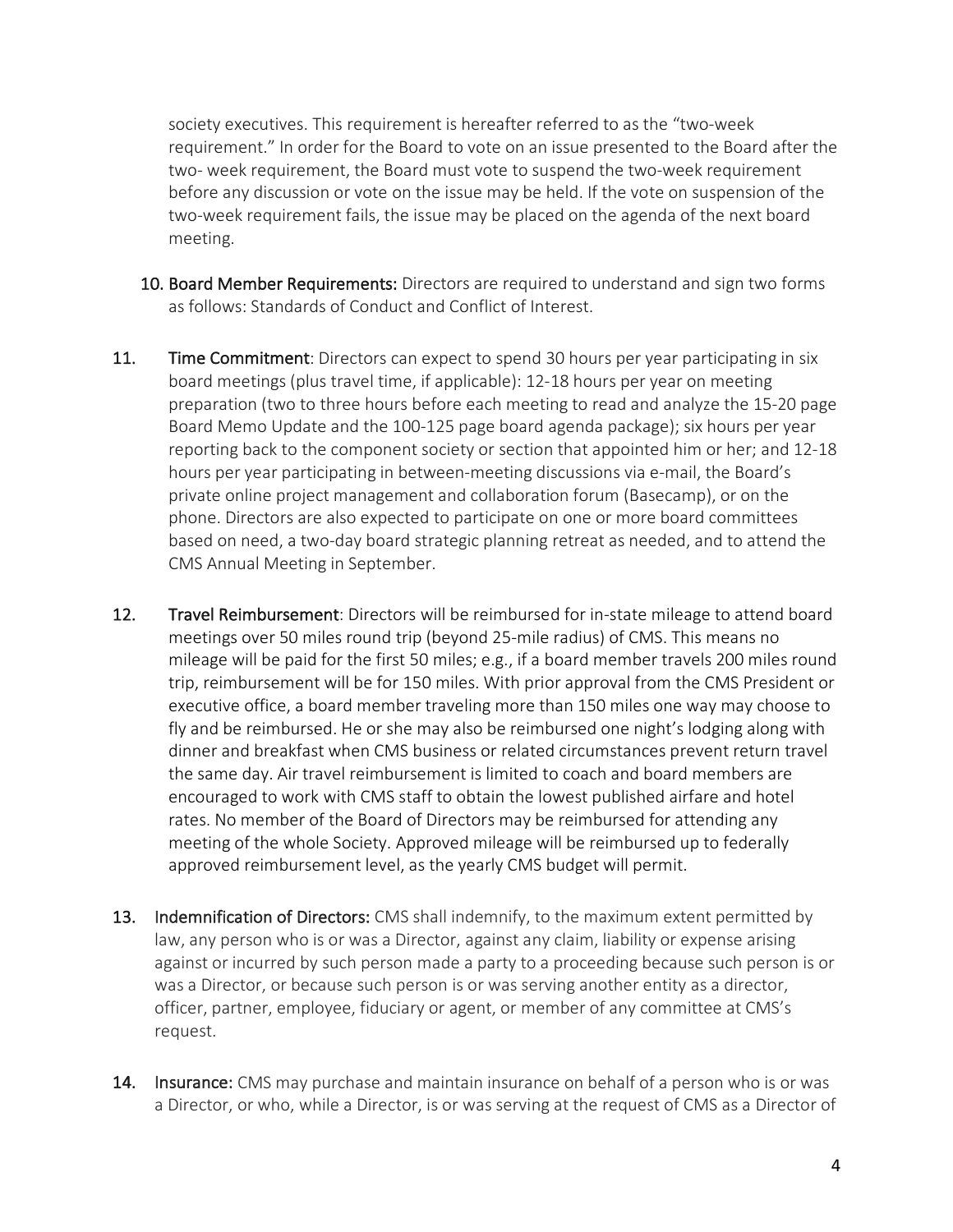another nonprofit corporation, or of an employee benefit plan, against liability asserted against or incurred by the person in that capacity or arising from the person's status as a Director.

15. Indemnification Limits: The indemnification obligations of CMS shall not exceed insurance proceeds received by CMS relating to such matter.

## b. Standing rules for guest participation at CMS Board of Directors meetings

#### Executive Summary

This Standing Rule for attendance and participation by CMS members who are not board members and component society executives is designed so that they can exercise their privilege to attend as a welcome guest and provide the Board of Directors input at designated times during the agenda.

- 1. Attendance Policy: Any CMS member and component society executive may attend any Board of Directors meeting in person or by teleconference, with the exception of Executive sessions.
- 2. Addressing the Board of Directors: Members who do not serve on the board and/or component society executives who choose to address the board of directors shall notify the CEO or the President in advance of the Board of Directors meeting to specify the agenda item or items that will be addressed.

Component society executives should speak on behalf of their Board of Directors or on behalf of their president. *Note:* It is important that component society executives have the privilege to address the board. There may be times when their board member is absent or there simply was not time to convey last-minute information from their board or their president to their board representative.

For each agenda item of the Board of Directors, following discussion by the board but before the board votes on an action item, or before the board concludes discussion on an agenda item that is not an action item, the Chair will ask qualified guests who have provided advance notice of their desire to address the Board of Directors to the CEO or the President to address the Board of Directors whether they are in attendance or participating through teleconference.

Qualified guests who wish to provide input to the board will be asked to summarize their input in three minutes or less unless approval is sought and permitted by the President in advance of the meeting for a presentation that exceeds the three-minute limit.

3. Access to Board Materials by Members: Any CMS member may have access to the board agenda, board packet, minutes or other items by contacting the Dianna Fetter, CMS